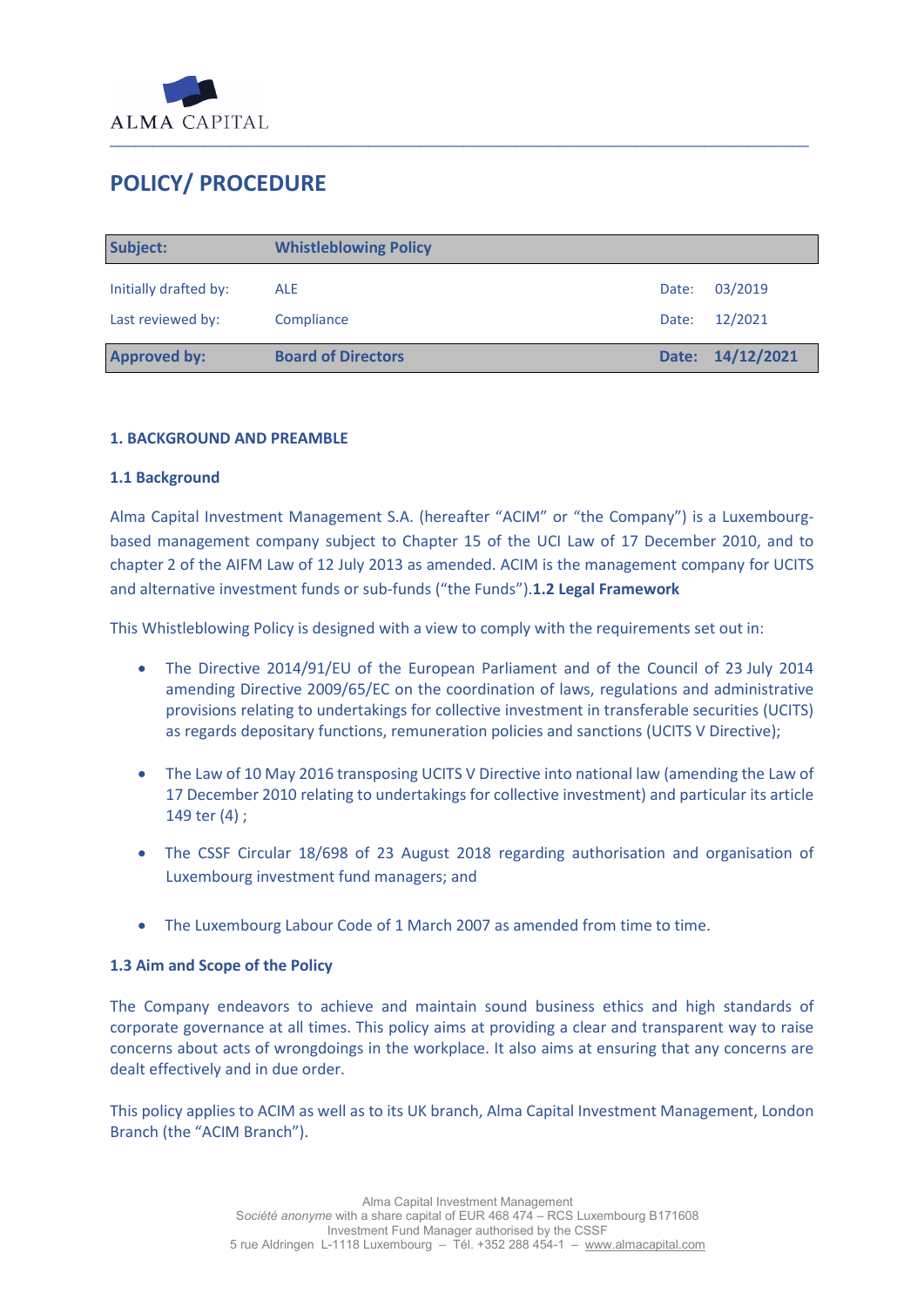The purpose of this policy is to:

- Encourage employees of ACIM and employees of ACIM Branches (the "Employees") who have knowledge about serious wrongdoings or criminal activities within ACIM to report these in a comfortable manner, and without risk of subsequent discrimination or disadvantage.
- Provide a mechanism to report genuine concerns of unethical, non-compliant or other improper acts, omissions or conduct of any kind and to provide for investigation and further action on such reports received. It is reminded that an improper/unethical act/behavior for the purpose of this policy means and includes a suspected or illegal, false, misleading, dishonest, deceptive, unethical, corrupt or unconscionable conduct. This includes breach of policy/misappropriation, harassment, malpractices, etc. An illustrative list of behavior is annexed to this policy as Annex 1.
- Ensure confidentiality of the Employee's identity, who report incidents in good faith and protection of such Employee from any kind of reprisals for whistleblowing.

Employees are often the first to realize that there may be concerns about serious wrongdoing and the whistleblowing function aims to ensure that such concerns are swiftly and properly raised and addressed thereby strengthening the Company's operations and reducing potential criminal or reputational risks.

The policy should be applicable to all Employees and relevant persons. The policy shall be applied in every country in which ACIM operates but subject always to any local rules and regulations.

The Policy should however not be used for breaches which are clearly of a criminal nature. Persons becoming aware of facts which may constitute a crime or a criminal offence are requested to inform the State prosecutor.

As for the breaches of financial sector regulations, the Employee may also refer to the reporting procedure of *Commission de Surveillance du Secteur Finacier* "CSSF" available under the following link: https://whistleblowing.apps.cssf.lu/index.html?language=fr.

#### **2. THE WHISTLEBLOWING**

#### **2.1 Definition**

Whistleblowing refers to a situation where Employees unselfishly, and without regard to potential retaliatory measures, inform ACIM of suspicions of violations by other Employees of (i) the rules and regulations relevant to ACIM 's business activities and (ii) the provisions of the procedures manual of the Company.

Such Employees, known as whistle-blowers, play an active role in ensuring that risks are detected at an early stage and that appropriate measures can be taken by ACIM to avoid such risks.

Indeed, an open culture of learning, in which errors can be properly addressed, is fundamental to a successful and reliable cooperation among Employees within ACIM.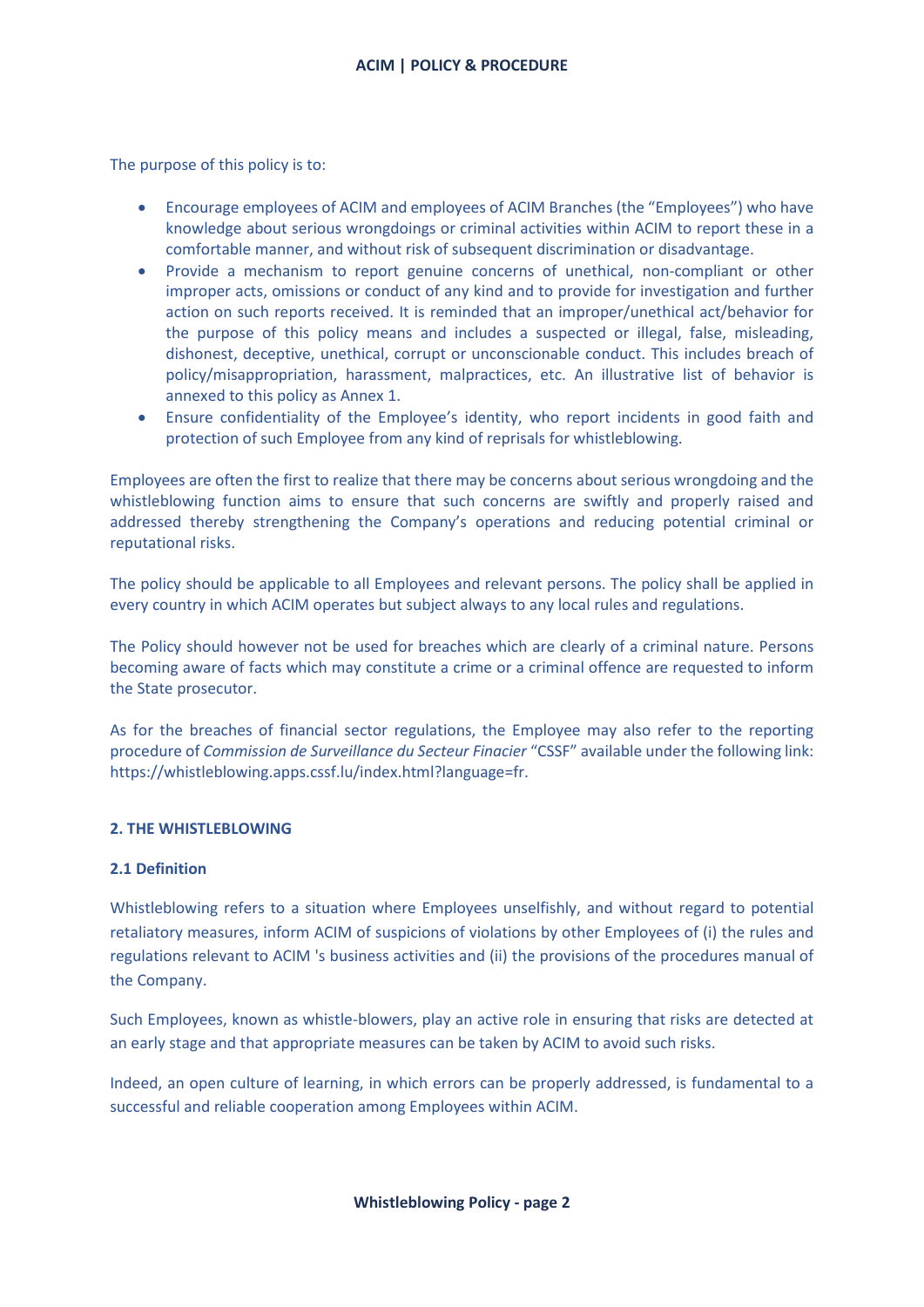#### **2.2 Reporting of Serious Wrongdoings**

Employees who are concerned about serious wrongdoings or witness what they believe to be illegal actions (and in particular fraudulent activities), or violations of the procedures manual of ACIM, as well as any unethical or questionable activity or other transgressions, have to fill a report to the Compliance Officer of ACIM in order to discuss their concerns. The Compliance Officer is in the best position to decide the seriousness of the matter and to address it.

If the suspicious activities detected by Employees involve the Compliance Officer, then Employees should report directly to a member of the Board of Directors.

In some cases, the Employee may directly report the breach to the CSSF as explained in point 1.3 of the Policy.

To ensure that confidentiality of the report is maintained at all times, the report should only be addressed to the above-mentioned persons.

The whistleblowing process shall refer to circumstances of serious wrongdoings or criminal activity concerning e.g.:

- accounting, internal accounting controls, auditing matters, fight against bribery, banking- and financial crime, terrorism financing or
- other serious improprieties concerning ACIM's or ACIM Group's vital interests or the life or health of individual persons, as for instance, major deficiencies as regards the security at the place of work and serious forms of discrimination or harassment.

It is ultimately the responsibility of the Board of Directors of ACIM to take all appropriate measures to ensure that whistle-blowers do not suffer any negative professional consequences as a result of their actions.

In particular, any information received from whistle-blowers shall be treated in a confidential and sensitive manner in accordance with the applicable rules and regulations.

This applies even if the information turns out to be unfounded, provided that the Employee believed the issue in question constituted a real violation at the time that it was reported and acted in good faith. An Employee using the whistleblowing function does not necessarily need to have firm evidence to report a serious concern. However, reports should always be submitted honestly and in good faith.

None of the Employees may use their position to prevent other Employees from their rights or complying with their obligations to report in case of concerned about serious wrongdoings.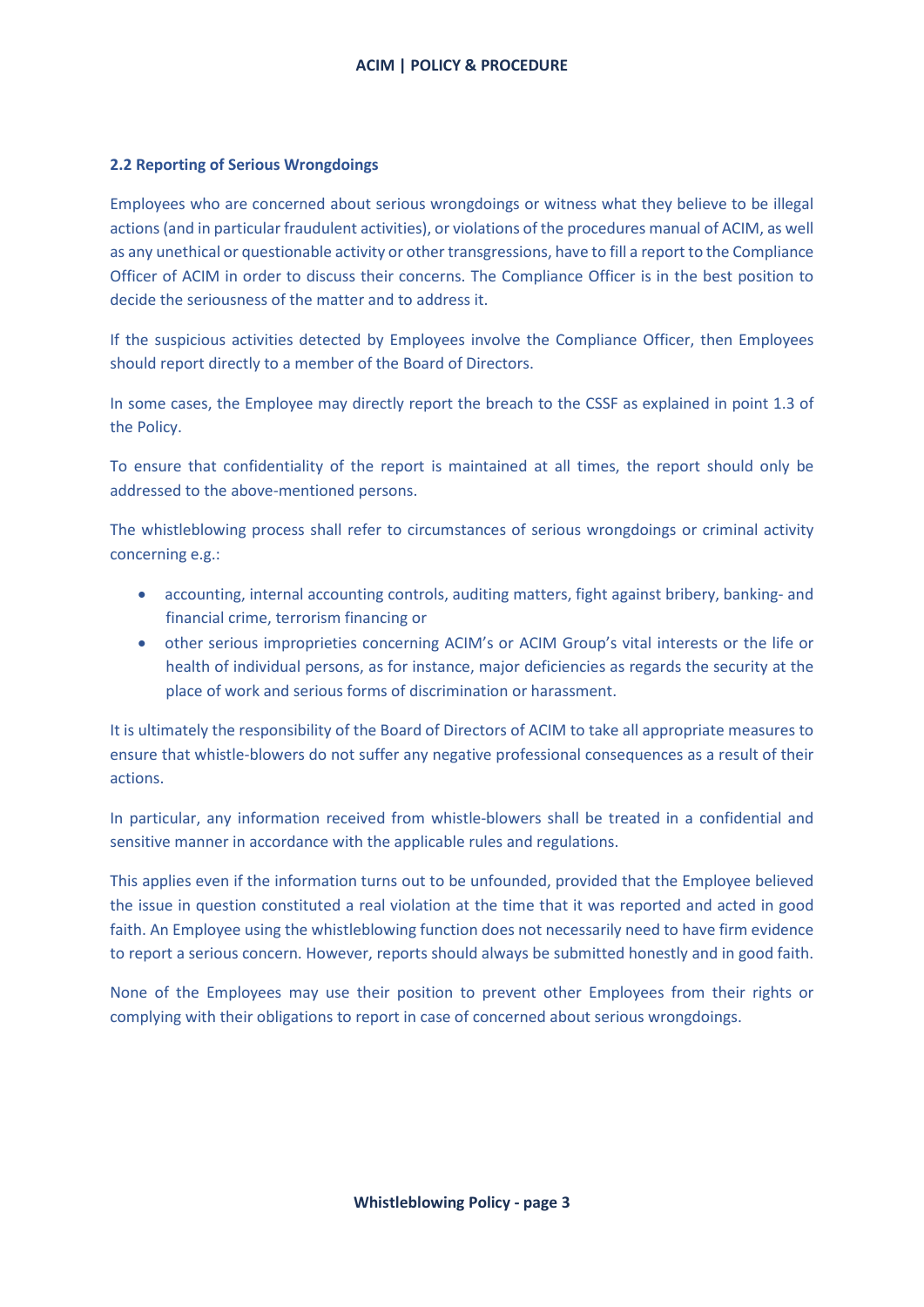#### **2.3 The Investigation Process**

The whistleblowing declaration can be either made in person or in writing in the form of letter or email addressed to the Compliance Officer or member of the Board (the "Designated Employee") at ACIM On the basis of the declaration and further investigation performed, the Designated Employee will prepare a whistleblowing report which shall be handled on a strict confidential basis. If further investigation is requested, the Designated Employee may include other people in the investigation, without disclosing the identity of the whistle-blower.

In order to assure the necessary anonymity of the whistleblower, the files of compliance regarding the whistleblowing process, must be encrypted.

A whistleblowing declaration may be declined if:

- The alleged conduct is not reportable conduct under this policy;
- The report is not believed to have been made in good faith or is malicious;
- There is insufficient information to allow for further investigation;
- The matter of the report has already been solved.

If the whistleblowing declaration is justified, the Designated Employee will take the appropriate measures/actions to remedy the detected issue, and, if necessary, submit the report to the appropriate local authority and/or the Board of Directors. The Designated Employee shall also ensure that the investigation shall not be handled by someone who may be concerned or connected with the matter.

No one taking part in the investigation process shall attempt to identify the whistle-blower, unless it is needed for the purpose of giving testimony at a criminal proceeding.

The investigation process shall be performed as rapidly as possible.

Potentially intrusive information of a personal nature, such as health, political, sexual, or religious beliefs may not be included in an investigation.

The Board of Directors of the Company shall be informed of on-going investigations once initiated as well as once finalized.

As soon as reasonably practical, the person being subject to the investigation should be made aware of the nature and extent of the alleged breach, and shall be given the right to defend her rights, as long as this will not jeopardize any further investigation especially in case of possible criminal proceeding.

#### **3. EMPLOYEE PROTECTION**

An Employee submitting a whistleblowing declaration and raising a concern of serious wrongdoings shall never be at risk of any form of sanctions or personal disadvantages as a result. The identity of the Employee submitting a whistleblowing declaration shall be kept confidential at all stages of the process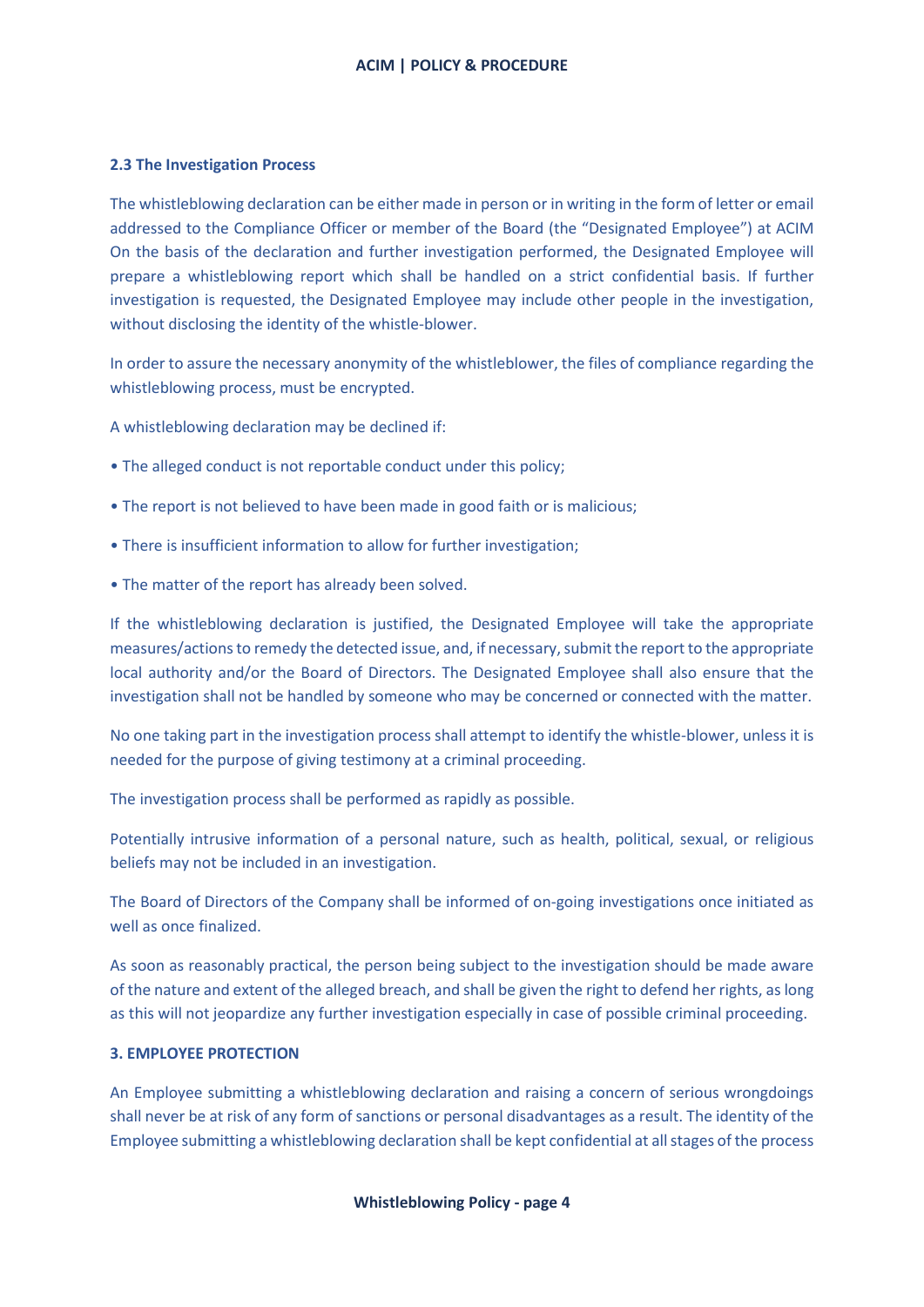and, in particular, shall not be disclosed to any third parties, to the person specified in the report or to the Employee's manager.

In the event of a court proceeding, as a result of the investigation regarding the raised concern, the Employee submitting whistleblowing declaration shall be informed that his or her identity may need to be disclosed during court proceedings. The Company shall arrange for the Employee submitting the whistleblowing declaration to receive legal advice about the procedure, and shall endeavour to retain the identity non-disclosed as far as legally possible.

## **4. RESPONSIBILITY**

- Responsible for the design and implementation of this Policy: Conducting Officers of ACIM
- Responsible for the monitoring of this Policy: Compliance Officer of ACIM
- Responsible for the review of this Policy: Board of Directors of ACIM
- Frequency of the review of this Policy: continuously.

### **5. AVAILABILITY**

This Policy shall be made available to all Employees